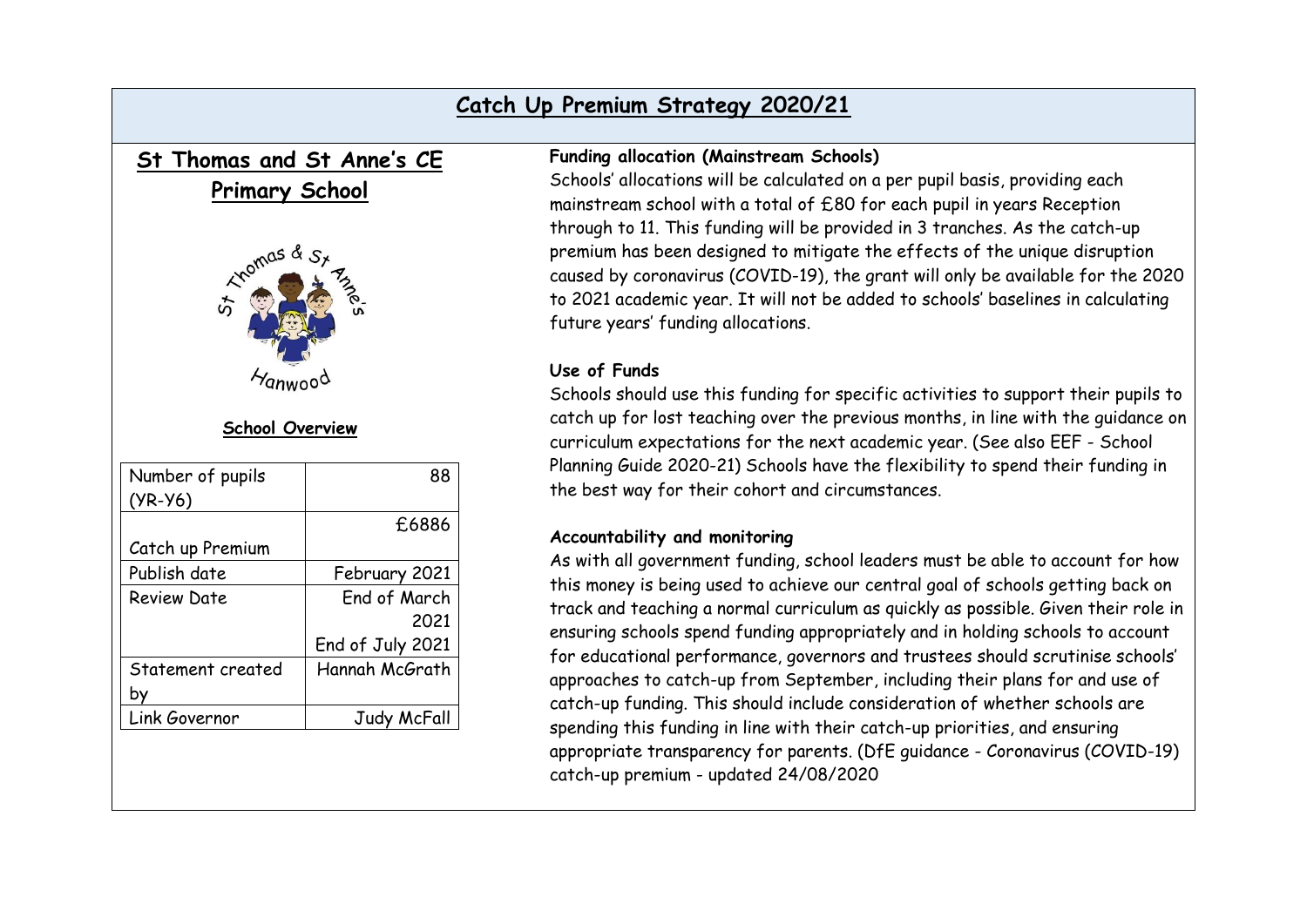#### **Context of the school and Rationale for the strategy**

During lockdown 1 (March 20 – July 20) school provided paper packs initially to support home learning and then moved to providing a balance of paper-based activities and online content, available via the school website, and in the latter stages of this school closure period, we signposted to Oak National Academy for core English and Maths and provided a thematic approach in the afternoons to cater for families with more than one child across the different year groups.

From June 1<sup>st</sup>, school reopened to YR and Y1 but due to the increase in key worker places, school was unable at this stage to re-open to Year 6 children. Year 6 attended school from Monday 6<sup>th</sup> July for 2 weeks on a rota system.

Upon re-opening on September 2nd 2020, we had a good response to children coming back to school. Attendance was stable across all year groups upon return.

During the Autumn term, one bubble was required to close and relied on remote learning for approximately 2 weeks. Other children also needed to self-isolate and have remote learning provided for them.

In January 2021 school closed to the majority of pupils again. School's provision for remote learning was now further developed by using Seesaw to communicate pre-recorded video lessons more effectively. Seesaw also provided a much-needed contact between pupils and their class teacher as well as meaningful opportunities for children to have quality feedback on their work.

As a staff we have discussed the need for the use of consistent beginning of year baselines within Reading, Writing and Mathematics. The staff have jointly agreed which baselines they are going to use so that we have standardisation and consistency across all year groups and cohorts. We agreed that these baselines would be carried out by the end of September 2020 and again in March 2021, after Lockdown 3. From these baselines and from teacher diagnostic assessments we were able to identify common strands across the school that would need to be addressed. Outcomes from these baseline assessments were shared with parents at the Autumn Term parents' consultation meetings. Catch up Premium will be targeted to provide support and intervention using the following funding for 2020/2021: total of £6886 (based upon £80 per child.)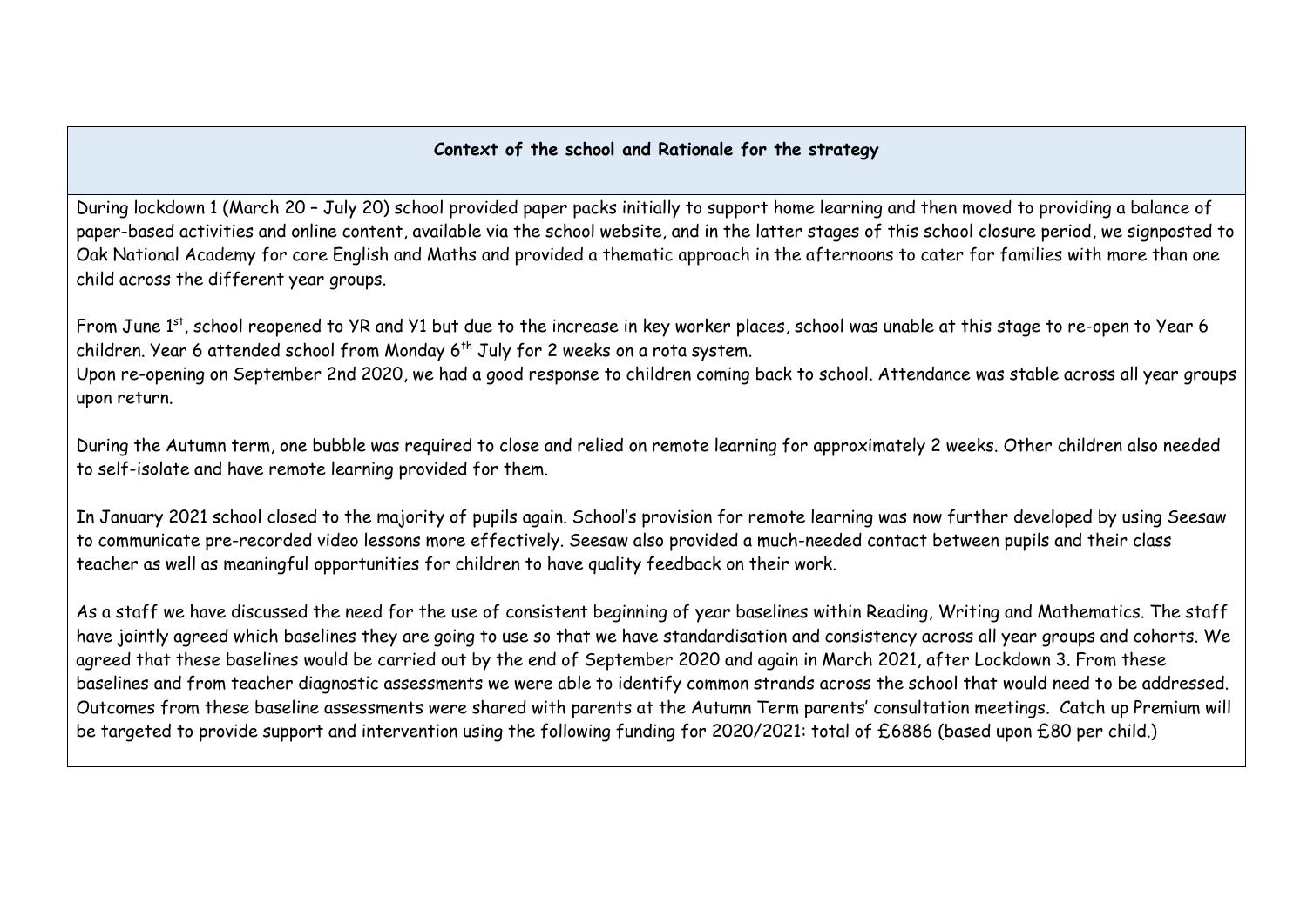# **EEF GUIDE TO SUPPORTING SCHOOL PLANNING (2020-21) – TIERED MODEL**

St Thomas and St Anne's Primary School – Catch Up Plan





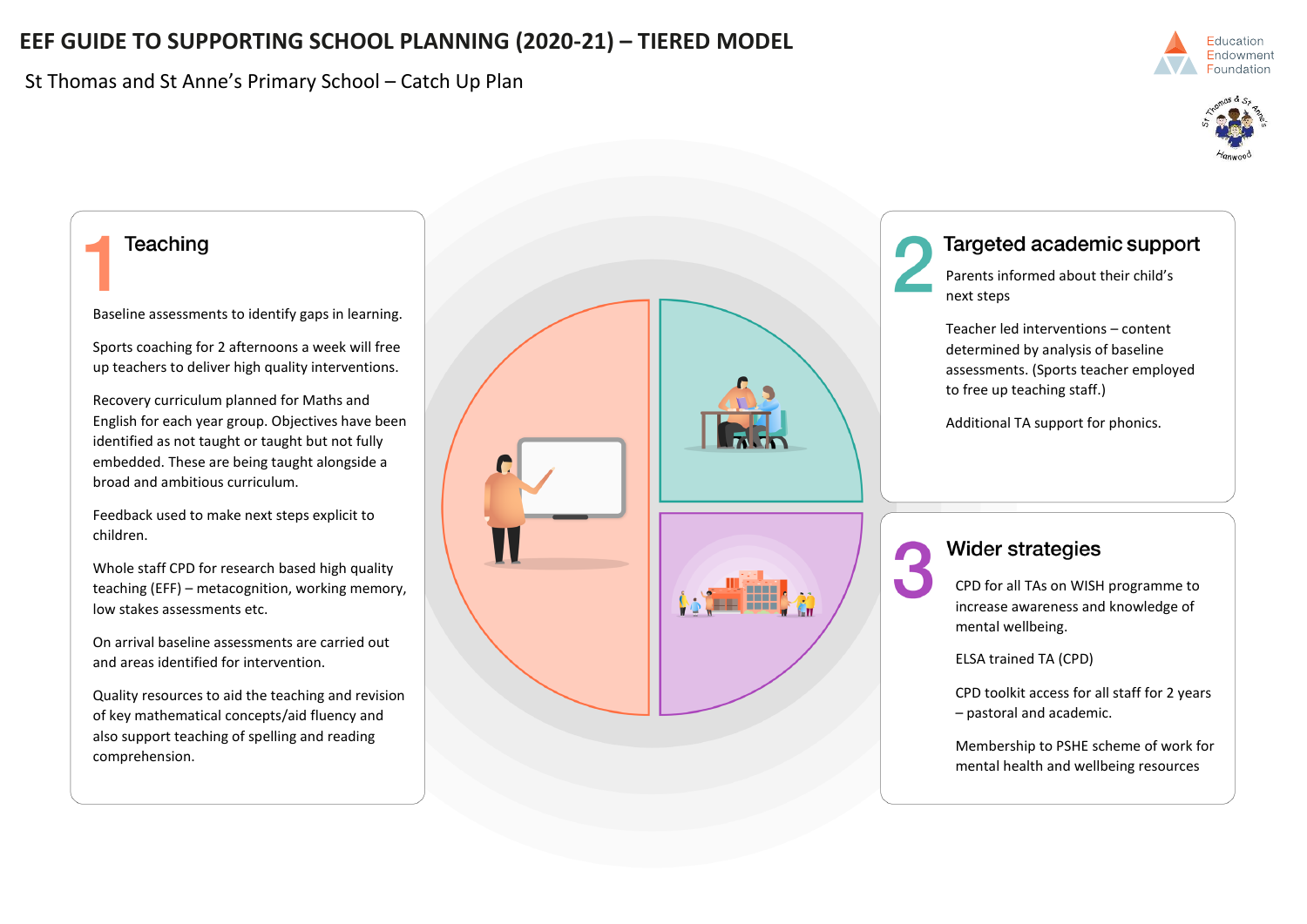| <b>Action</b>                                                                                                                                                     | <b>Intended Outcome</b>                                                                                | What is the evidence and rational for this<br>choice                                                                                                                                                                                                                                                                                          | <b>Lead Person</b>                                                                                              | Cost                                          | Review                                           |  |  |  |
|-------------------------------------------------------------------------------------------------------------------------------------------------------------------|--------------------------------------------------------------------------------------------------------|-----------------------------------------------------------------------------------------------------------------------------------------------------------------------------------------------------------------------------------------------------------------------------------------------------------------------------------------------|-----------------------------------------------------------------------------------------------------------------|-----------------------------------------------|--------------------------------------------------|--|--|--|
| QUALITY TEACHING                                                                                                                                                  |                                                                                                        |                                                                                                                                                                                                                                                                                                                                               |                                                                                                                 |                                               |                                                  |  |  |  |
| Baseline assessments<br>(Summer term 2020 NTS<br>tests/spring term 2021 tests<br>as well as teacher diagnostic<br>assessments (questioning, low<br>stake quizzes) | Assess gaps in learning and have a<br>standardised starting point                                      | Effective of quality informative assessment on<br>teaching is well documented. Questions to<br>consider: What learning has been lost or<br>misunderstood? Should we re-teach that<br>material to the whole group, or move on? What<br>is the right balance between standardised<br>assessments and classroom-based diagnostic<br>assessments? | CTs and<br>monitored by<br>HТ                                                                                   | $Nil -$<br>resources<br>already<br>purchased. | Autumn data<br>point and<br>spring data<br>point |  |  |  |
| Plan recovery curriculum                                                                                                                                          | Pupils learn key concepts to aid<br>transition as well as achieving a<br>broad and balanced curriculum | School recognises the importance of a balanced<br>curriculum and therefore will concentrate<br>teaching of maths and English key concepts.<br>Staff will use DfE Ready to Progress criteria<br>to identify key concepts in maths and increase<br>opportunities to practise reading and English<br>skills in other subjects.                   | CTs<br>English SL<br>Maths SL                                                                                   | Nil                                           | Summer 2021                                      |  |  |  |
| Purchase Nessy programme<br>for all children to improve<br>phonics, spelling and reading<br>comprehension skills                                                  | Children's gaps in these key skills<br>will diminish.                                                  | Phonics and spelling were identified as a<br>weakness throughout the school.                                                                                                                                                                                                                                                                  | Literacy SL and<br>CTs to monitor<br>its impact<br>through data<br>collected by<br>children's<br>participation. | £700                                          | Summer 2021                                      |  |  |  |
| Purchase of 'Here we are'<br>back to school resources                                                                                                             | Children will transition from<br>remote learning back to school<br>positively.                         | We are aware that some children may find the<br>transition back into school difficult and wanted<br>to support their mental wellbeing through a                                                                                                                                                                                               | LGq                                                                                                             | £40                                           | End of spring<br>term 2021.                      |  |  |  |

# **Actions to date: (This is a working document and will be updated to reflect current expenditure)**